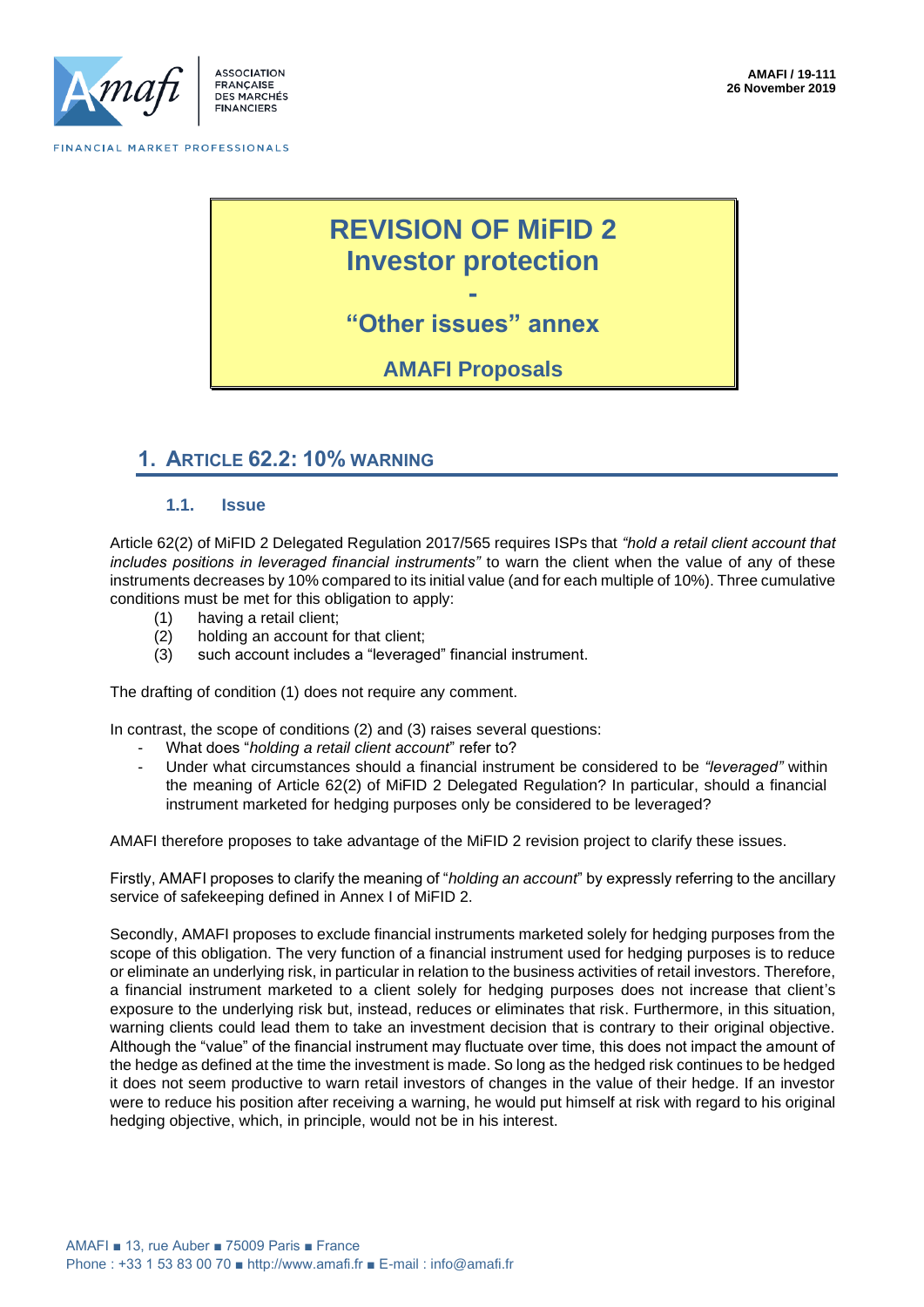

## **1.2. Proposed legal amendment**

*Article 62 of MiFID 2 Delegated Regulation 2017/565*

# […]

2. Investment firms that **provide a safekeeping service as referred to in Section B(1) of Annex I of Directive 2014/65/EU to** hold a retail client account that includes positions in leveraged financial instruments or contingent liability transactions, **unless such instruments have been marketed or such transactions have been carried out solely for hedging purposes**, shall inform the client, where the initial value of each instrument depreciates by 10% and thereafter at multiples of 10%. Reporting under this paragraph should be on an instrument-by-instrument basis, unless otherwise agreed with the client, and shall take place no later than the end of the business day in which the threshold is exceeded or, in a case where the threshold is exceeded on a non-business day, the close of the next business day.

# **2. INTERVENTION MEASURES**

## **2.1. Issue**

Pursuant to Article 40 of MiFIR, ESMA may take temporary intervention measures to prohibit or restrict the marketing of certain financial instruments. As the name suggests, these restrictions are meant to be "temporary" and may be imposed for a maximum period of three months (*MiFIR, Article 40(6)*). However, these measures are renewable and no limit is set on the number of possible renewals (ESMA's website states: *"There is no limit to the number of times ESMA could renew product intervention measures"*).

In parallel, competent authorities also have the possibility to take intervention measures to prohibit or restrict the marketing of certain financial instruments (*MiFIR, Article 42*).

Therefore, an investment firm may be subject to two similar but not totally identical measures: a measure adopted by ESMA and a measure adopted by the regulator of the Member State in which it markets its products.

AMAFI acknowledges that the principle of adopting intervention measures is legitimate and beneficial in order to properly protect retail investors, especially in light of the very aggressive marketing practices that have developed in recent years with respect to certain particularly risky products. Nevertheless, it also considers that the fact that different intervention measures may potentially coexist indefinitely is not justified and creates legal uncertainty for financial operators.

Accordingly, AMAFI proposes that if a Member State has implemented national measures equivalent to measures that ESMA has published and recognised, ESMA's measures should cease to apply in that Member State, thereby avoiding the coexistence of divergent measures<sup>1</sup>.

Moreover, given the temporary and exceptional nature of this power of intervention granted to ESMA, it seems necessary that ESMA consults the various stakeholders affected by its intervention measures before implementing them or deciding to renew them.

<sup>1</sup> MiFIR Article 40.7 only resolves the situation where a competent authority has implemented national measures prior to those adopted by ESMA.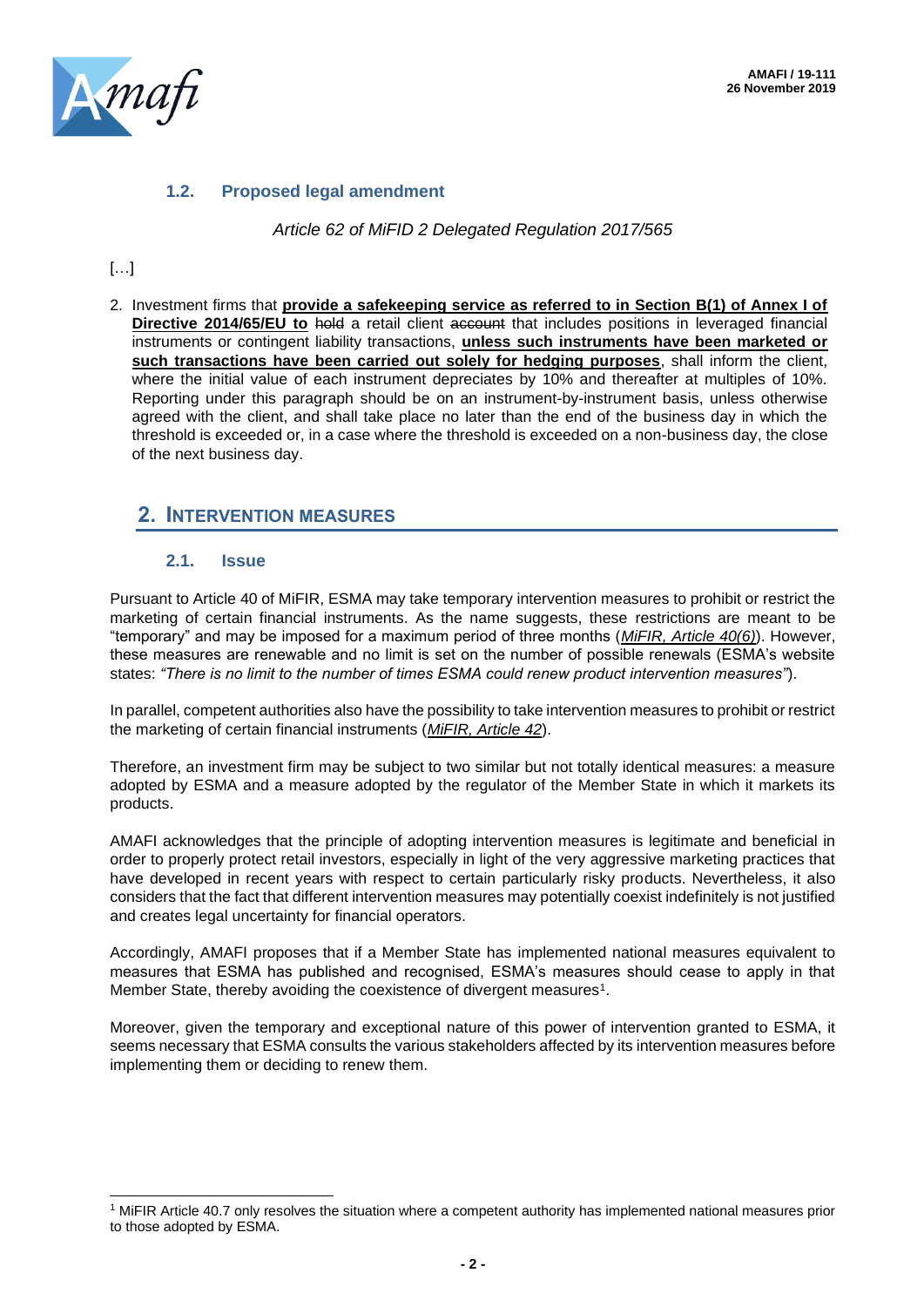

# **2.2. Proposed legal amendment**

## *Article 40 of MiFIR*

## […]

3. When taking action under this Article, ESMA shall ensure that the action:

a) does not have a detrimental effect on the efficiency of financial markets or on investors that is disproportionate to the benefits of the action;

b) does not create a risk of regulatory arbitrage; and

c) has been taken after consulting the **different stakeholders who would be affected by this decision,**  in particular competent authorities, investors and investment firms public bodies competent for the oversight, administration and regulation of physical agricultural markets under Regulation (EC) No 1234/2007, where the measure relates to agricultural commodities derivatives.

Where a competent authority or competent authorities have taken a measure under Article 42, ESMA may take any of the measures referred to in paragraph 1 without issuing the opinion provided for in Article 43.

[…]

6. ESMA shall review a prohibition or restriction imposed under paragraph 1 at appropriate intervals and at least every three months. If the prohibition or restriction is not renewed after that three-month period it shall expire.

#### **Before any renewal, the stakeholder consultation laid down in paragraph 3(c) shall also be carried out.**

#### **Prohibitions or restrictions imposed pursuant to paragraph 1 and any extensions thereof shall cease to apply to Member States that have implemented similar national provisions approved by ESMA.**

[…]

# **3. PROVISION OF INFORMATION**

MiFID II did not revamp the investment firms' duty to provide of information to their clients.

As a matter of fact, Article 3 of Delegated Regulation (EU) 2017/565<sup>2</sup> supplementing MiFID II is nothing more than Article 3 of Directive 2006/73/EC<sup>3</sup> implementing MiFID I. It sets in stone the supremacy of paper unless the client, amongst other conditions, formally decides otherwise.

This requirement, which dates back to the inception of MiFID, in the early 2000's, is no longer suited to the reality of the relationships between investment firms and clients and goes counter to the Union's sustainable growth objectives, without providing better information to the said clients.

<sup>2</sup> [Commission Delegated Regulation \(EU\) 2017/565](file:///C:/Users/Claire%20Boiget/AppData/Local/Microsoft/Windows/INetCache/Content.Outlook/ADSQ3W5D/COMMISSION%20DELEGATED%20REGULATION%20(EU)%202017/565%20of%2025%20April%202016%20supplementing%20Directive%202014/65/EU%20of%20the%20European%20Parliament%20and%20of%20the%20Council%20as%20regards%20organisational%20requirements%20and%20operating%20conditions%20for%20investment%20firms%20and%20defined%20terms%20for%20the%20purposes%20of%20that%20Directive) of 25 April 2016 supplementing Directive 2014/65/EU of the European Parliament and of the Council as regards organisational requirements and operating conditions for investment firms and defined terms for the purposes of that Directive.

<sup>&</sup>lt;sup>3</sup> [Commission Directive 2006/73/EC](file:///C:/Users/Claire%20Boiget/AppData/Local/Microsoft/Windows/INetCache/Content.Outlook/ADSQ3W5D/COMMISSION%20DIRECTIVE%202006/73/EC%20of%2010%20August%202006%20implementing%20Directive%202004/39/EC%20of%20the%20European%20Parliament%20and%20of%20the%20Council%20as%20regards%20organisational%20requirements%20and%20operating%20conditions%20for%20investment%20firms%20and%20defined%20terms%20for%20the%20purposes%20of%20that%20Directive) of 10 August 2006 implementing Directive 2004/39/EC of the European Parliament and of the Council as regards organisational requirements and operating conditions for investment firms and defined terms for the purposes of that Directive.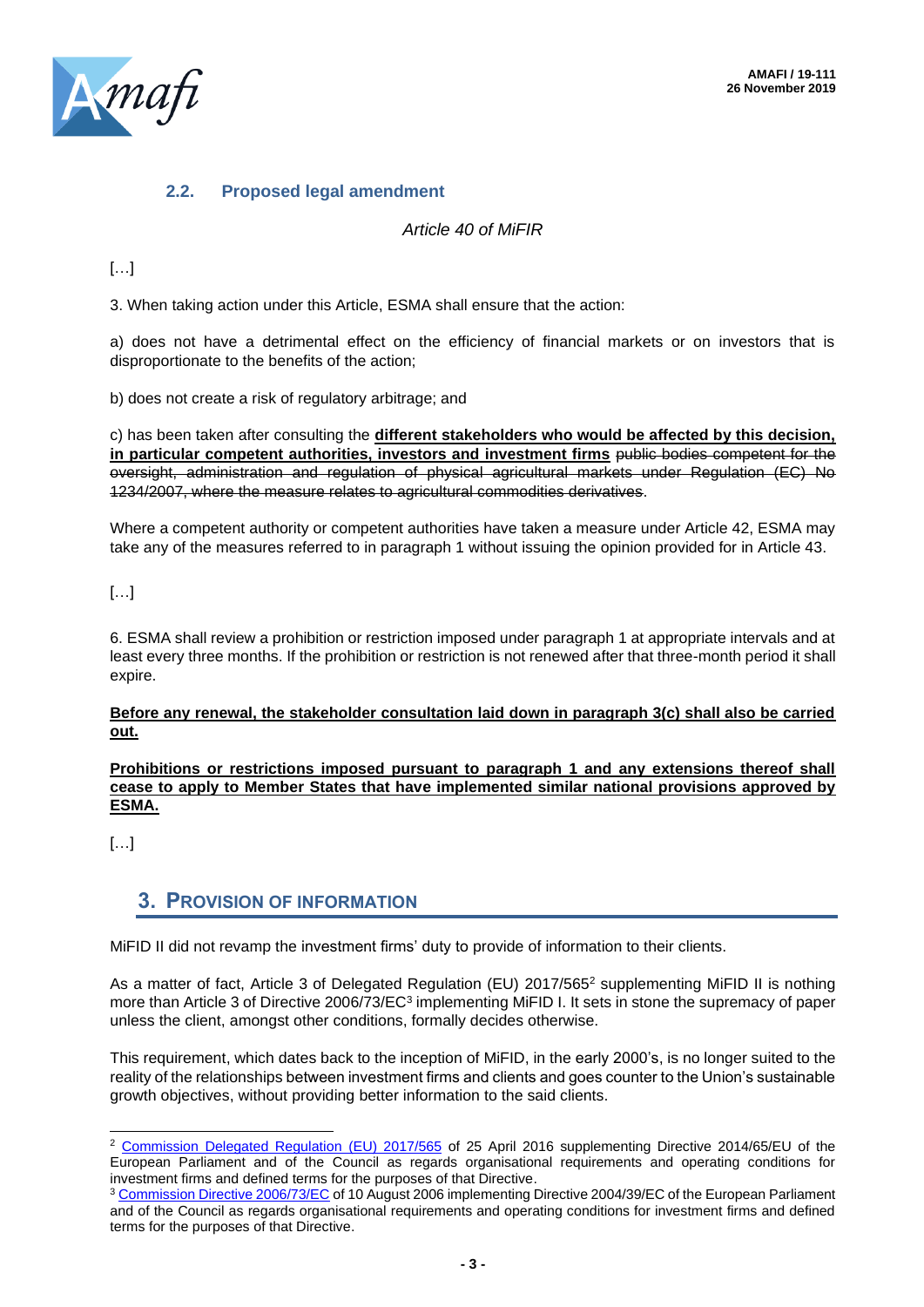

For those reasons, an amendment to aforementioned Article 3 is proposed.

## **3.1. Meeting new economical and environmental demands while still providing appropriate information to clients**

#### ➢ *Meeting dematerialisation and digitalisation demands*

Digitalisation, driven by ever-changing technologies and increasingly demanding clients, has been a reality for many years, including in the financial sector.

For investment firms, innovating towards dematerialisation and constantly improving responsiveness is a matter of survival.

The regulatory framework governing the services provided by these actors must evolve in parallel so as not to penalise them in their change process.

The choice of paper as the default option for the provision of information to clients is no longer appropriate: it is inconsistent with investment firms' economical requirements of digitalisation and constitutes a major obstacle to the responsiveness sought by their clients.

#### ➢ *Meeting environmental challenges: sustainable finance*

Sustainable growth constitutes one of the EU's priorities. The Commission supports transition towards a sustainable financial system and adopted in March 2018 its action plan from which followed regulatory initiatives currently under review. More broadly, in its reflexional document "A sustainable Europe by 2030", it noted in January 2019: "Sustainable development is development that meets the needs of current generations without compromising the ability of future generations to meet theirs" and insisted on the crucial importance of rational consumption.

Any massive use of paper is irreconcilable with these objectives.

#### ➢ *Promoting clients' proper information*

There is no evidence that the provision of paper-based information has any bearings on the quality of information delivered to the client. As a matter of fact, sending paper documents can actually prove to be ineffective in that regard: incorrect recipient or department, obsolete address, difficulties in updating clients' contact details, loss of documentation (…) with a strong risk that clients do not consider or process the said documentation. Investment firms have further noticed, in relation to paper-based information, a low feedback rate even where a response is actually required.

In addition to its benefits in terms of real access to clients, a digital document addresses two key concerns: storage and ease of retrieval allowing a swift access to items which the client may wish to refer to.

Furthermore, and in any case, building a framework around the use of digital mediums guarantees a level of protection at least equivalent to that of paper. It is incidentally the position that the French authorities adopted in the context of dematerialisation of contractual relationships in the financial sector<sup>4</sup>.

<sup>4</sup> [Ordonnance n°2017-1433](https://www.legifrance.gouv.fr/affichTexte.do?cidTexte=JORFTEXT000035720869&categorieLien=id) of 4 October 2017 regarding dematerialisation of contractual relationships in the financial sector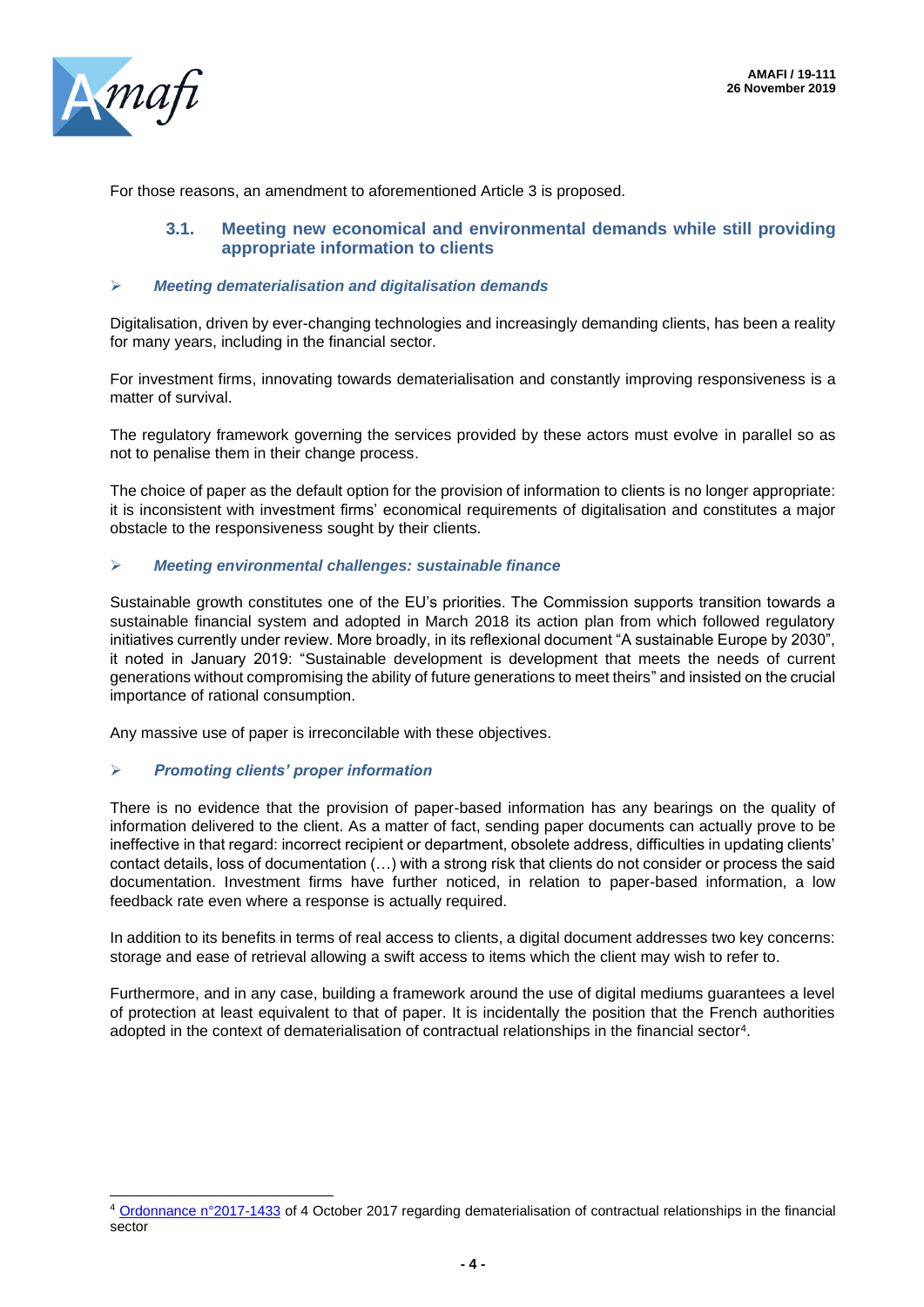

## **3.2. Proposed amendment**

#### *Article 3 of MiFID 2 Delegated Regulation 2017/565*

1. Where, for the purposes of this Regulation, information is required to be provided in a durable medium as defined in Article 4(1) point 62 of Directive 2014/65/EU investment firms shall have the right to provide that information in a durable medium other than on paper only if :

(a) the provision of that information in that medium is appropriate to the context in which the business between the firm and the client is, or is to be, carried on; and

(b) the person to whom the information is to be provided, when offered the choice between information on paper or in that other durable medium, specifically chooses the provision of the information in that other medium **has not specifically chosen the provision of information on paper**.

2. Where, pursuant to Article 46, 47, 48, 49, 50 or 66(3) of this Regulation, an investment firm provides information to a client by means of a website and that information is not addressed personally to the client, investment firms shall ensure that the following conditions are satisfied:

(a) the provision of that information in that medium is appropriate to the context in which the business between the firm and the client is, or is to be, carried on;

(b) the client must specifically consent to the provision of that information in that form; **when offered the opportunity to have this information personally addressed, did not specifically choose the provision of information in that manner;** 

(c) the client must be notified electronically of the address of the website, and the place on the website where the information may be accessed;

(d) the information must be up to date;

(e) the information must be accessible continuously by means of that website for such period of time as the client may reasonably need to inspect it.

3. For the purposes of this Article, the provision of information by means of electronic communications shall be treated as appropriate to the context in which the business between the firm and the client is, or is to be, carried on where there is evidence that the client has regular access to the internet. The provision by the client of an e-mail address for the purposes of the carrying on of that business shall be treated as such evidence.

# **4. SUITABILITY ASSESSMENT**

## **4.1. Guidelines on product knowledge**

➢ *Issue*

As it made known when the Guidelines were being drafted, AMAFI strongly objects to Guideline 7 "Arrangements necessary to understand investment products" of ESMA's Guidelines on Suitability<sup>5</sup>. Since MiFID 2 entered into force, and contrary to MiFID 1, issues of product knowledge applicable to the ISP that markets such products are now governed by the Product Governance system and, therefore, should no longer be included in the Suitability system.

<sup>5</sup> ESMA guidelines on certain aspects of the MiFID II suitability requirements, French version dated 6 November 2018 (*[ESMA35-43-1163](https://www.esma.europa.eu/sites/default/files/library/esma35-43-1163_guidelines_on_certain_aspects_of_mifid_ii_suitability_requirements_fr.pdf)*).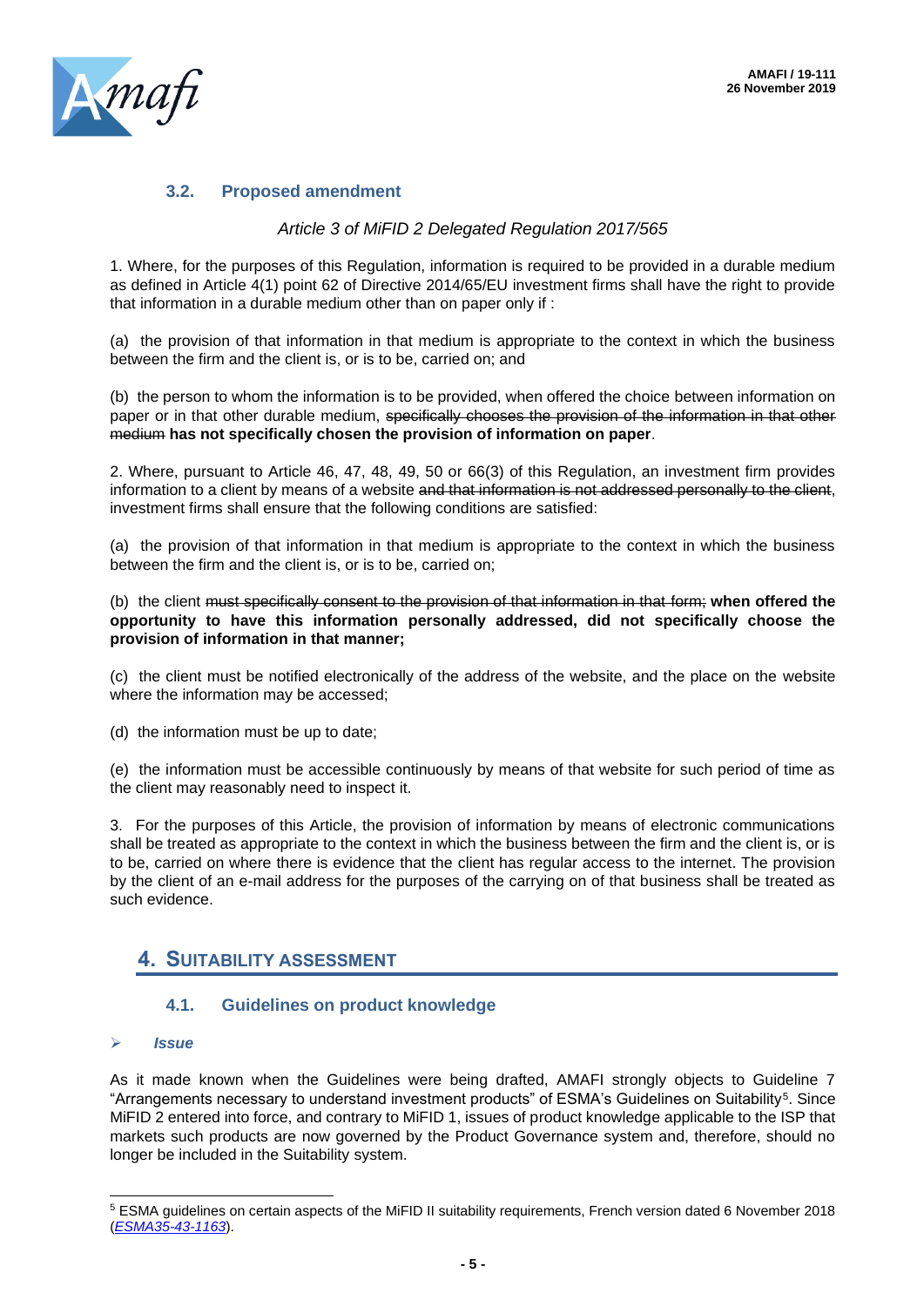

This Guideline is particularly detrimental because the obligations it sets out are, at best, redundant and, at worst, in contradiction with Product Governance obligations: for example, paragraph 72 requires that an investment firm that provides advice (a "distributor" for Product Governance purposes) obtain information on financial instruments from several data providers; however, the Product Governance provisions stipulate that the information to be considered is the information provided by the Manufacturer (i.e. a single data source).

#### ➢ *Proposed legal amendment*

*ESMA Guidelines on Suitability - General Guideline 7*

AMAFI proposes that General Guideline 7 be deleted.

#### **4.2. Consideration of concentration risk**

#### ➢ *Issue*

Paragraph 81 of ESMA's Guidelines on Suitability requires ISPs to take into account credit risks and, in particular, to verify that the client's portfolio does not have products issued by a single issuer or too few issuers ("concentration risk"). However, firstly, investment firms are not aware of all financial instruments their clients hold with other institutions, so this review of credit/concentration risk will only concern a portion of the client's assets and will be an incomplete review. Secondly, pursuant to the obligations on investor information and the drafting of sales documentation, investors are already fully informed that if they invest in product X they will be exposed to credit risk on issuer Y.

Therefore, AMAFI suggests that ESMA should recommend, as a best practice, that investment firms inform investors when, to their knowledge, investors' credit risk may be deemed overly concentrated. However, firms cannot be required to closely and systematically monitor this risk or to apply methodologies that include threshold mechanisms.

#### ➢ *Proposed legal amendment*

#### *ESMA Guidelines on Suitability – Paragraph 81*

*When a firm conducts a suitability assessment based on the consideration of the client's portfolio as a whole, it should ensure an appropriate degree of diversification within the client's portfolio, taking into account the client's portfolio exposure to the different financial risks. If it deems that credit risk is overly concentrated on too few issuers, it shall inform the client. (geographical exposure, currency exposure, asset class exposure, etc.).* In cases where, for example, from the firm's perspective, the size of a client's portfolio is too small to allow for an effective diversification in terms of credit risk, the firm could consider directing those clients towards types of investments that are "secured" or per se diversified (such as, for example, a diversified investment fund).

*Firms should be especially prudent regarding credit risk: exposure of the client's portfolio to one single issuer or to issuers part of the same group should be particularly considered. This is because, if a client's portfolio is concentrated in products issued by one single entity (or entities of the same group), in case of default of that entity, the client may lose up to his entire investment. When operating through so called selfplacement models, firms are reminded of ESMA's 2016 Statement on BRRD24 according to which "they should avoid an excessive concentration of investments in financial instruments subject to the resolution regime issued by the firm itself or by entities of the same group". Therefore, in addition to the methodologies to be implemented for the assessment of products credit risk (see guideline 7), firms should also adopt ad hoc measures and procedures to ensure that concentration with regard to credit risk is effectively identified, controlled and mitigated (for example, the identification of ex ante thresholds could be encompassed).*